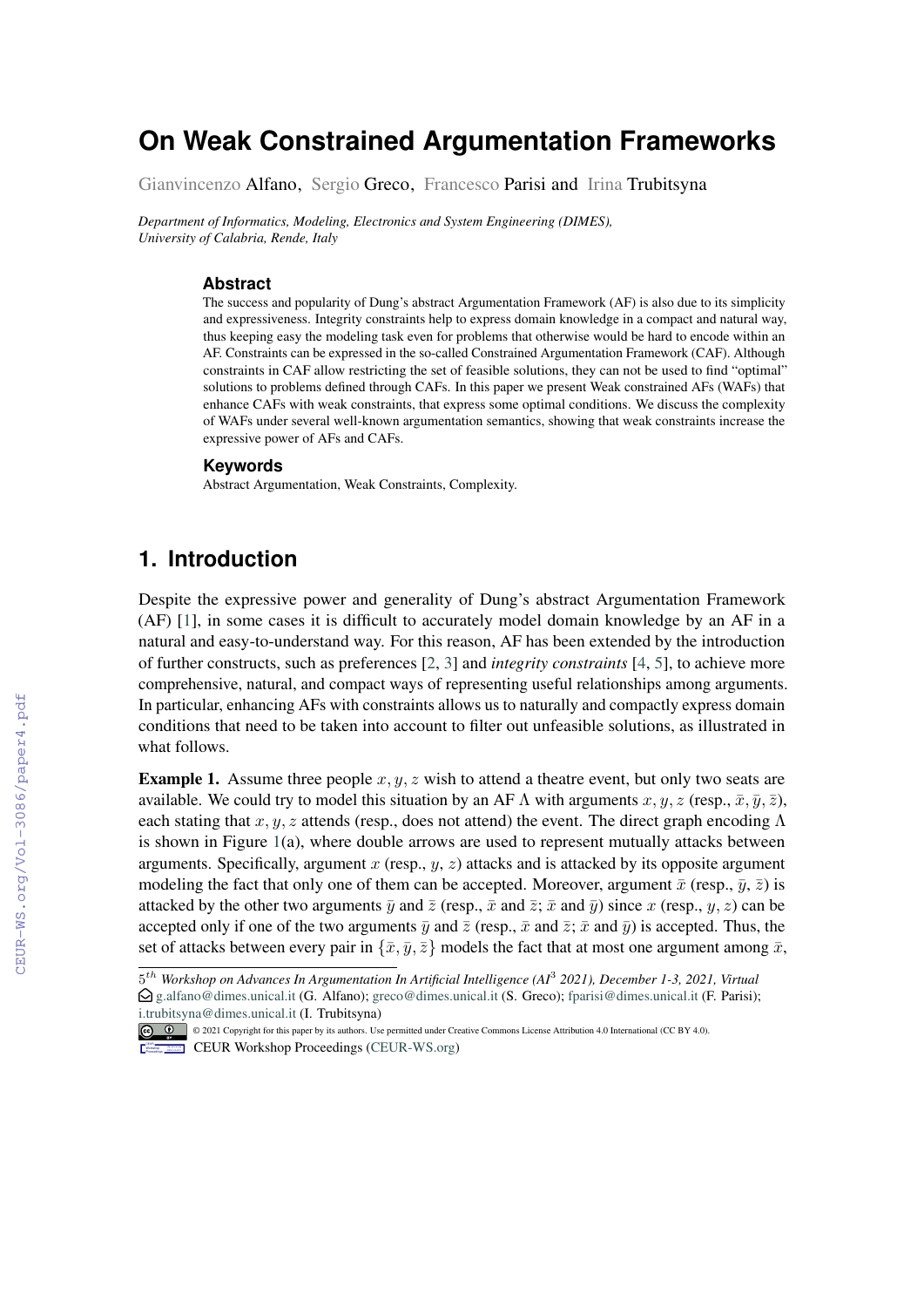<span id="page-1-1"></span>

**Figure 1:** (a) AF  $\Lambda$  of Example [1;](#page--1-6) (b) AF  $\Lambda'$  of Example [4.](#page-2-0)

 $\bar{y}$  and  $\bar{z}$  can be accepted and then, as a consequence, at least two arguments among x, y and z can be accepted. □

The meaning of an AF is given in terms of argumentation *semantics*, which intuitively tell us the sets of arguments (called *extensions*) that can collectively be accepted. The preferred (and stable) extensions of AF  $\Lambda$  of Example [1](#page--1-6) are  $E_1 = \{x, y, \overline{z}\}, E_2 = \{x, \overline{y}, z\}, E_3 = \{\overline{x}, y, z\},$ and  $E_4 = \{x, y, z\}$ . However,  $E_4$  is not feasible as only two seats are available and thus only two people could attend the event. To overcome such a situation, and thus providing a natural and compact way for expressing such kind of conditions, the use of constraints has been proposed [\[4,](#page-10-0) [6,](#page-10-1) [5,](#page-10-2) [7\]](#page-10-3).

<span id="page-1-0"></span>**Example 2.** Continuing from Example [1,](#page--1-6) the constraint  $\kappa = x \wedge y \wedge z \Rightarrow f$  can be used. It states that the propositional formula  $x \wedge y \wedge z$  must be false. That is, feasible solutions must satisfy the condition that the 3 arguments  $x$ ,  $y$ , and  $z$  are not jointly accepted, i.e., the three people cannot attend the event together. The effect of using constraint  $\kappa$  is that  $E_4$  is discarded from the set of solutions of our problem.  $□$ 

We call an AF augmented with constraints a *Constrained AF* (CAF). Although constraints in a CAF allow restricting the set of feasible solutions, they do not help in finding "best" or preferable solutions. Considering our running example, the three people may agree on the fact that *" and should preferably attend the event whenever there are only two seats available"*. To express this kind of conditions, we introduce *weak* constraints, that is, constraints that are required to be satisfied *if possible*. Syntactically, they have the same form of (strong) constraints except that the implication symbol  $\rightarrow$  is used (instead of  $\Rightarrow$ ). Intuitively, these constraints can be used to find "optimal" solutions to a problem defined by means of an AF or a CAF. A CAF with the addition of weak constraints is said to be a *Weak constrained Argumentation Framework* (WAF).

Example 3. Consider a WAF obtained by adding to the CAF of Example [2](#page-1-0) the weak constraint  $t \to x \wedge y$ , stating that it is desirable that x and y attend the event together. Herein, t denotes the truth value true. Then, extension  $E_1 = \{x, y, \overline{z}\}$  is selected as the "best" one.

The use of strong and weak constraints substantially reduces the effort needed to figure out how to define an AF that models a given problem. In fact, as said earlier, constraints facilitate to express knowledge in a more compact and easy to understand way. For instance, the problem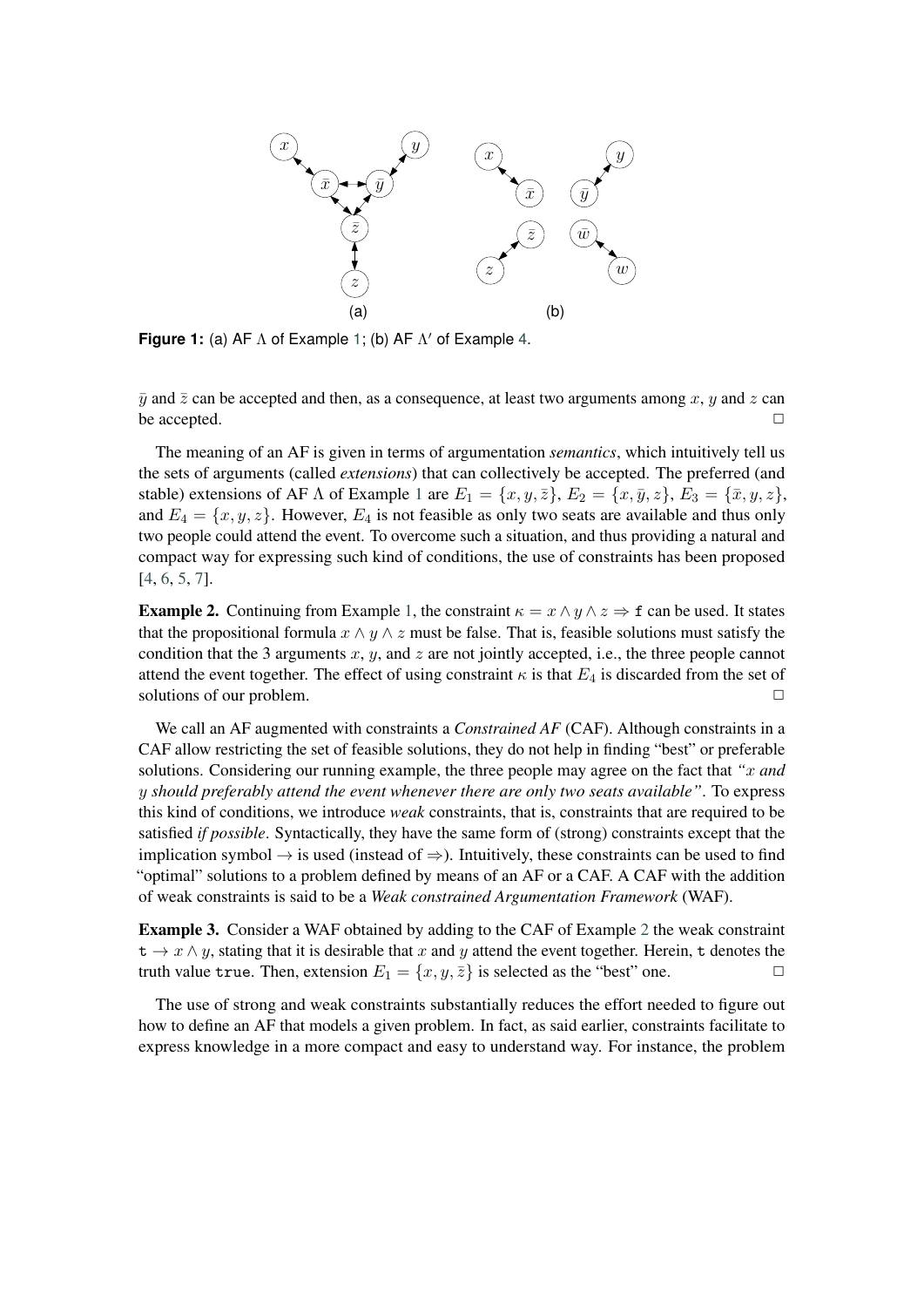presented in Example [1,](#page--1-6) has been represented through an AF which expresses the condition that "at most one argument among  $\bar{x}, \bar{y}, \bar{z}$  can be accepted" and then, as a consequence, at least two arguments  $x, y, z$  can be accepted. However, this condition is not easy to be generalized if we have more than three people. Suppose there is a fourth guy,  $w$ , who wish to attend the event, and there are again only two available seats. After adding the arguments w and  $\bar{w}$  to  $\Lambda$  of Figure [1\(](#page-1-1)a), we cannot use the same reasoning as in Example [1](#page--1-6) to model the fact that two of the four people attend the event. In fact, having the attacks between every pair in  $\{\bar{x}, \bar{y}, \bar{z}, \bar{w}\}$  does not model this situation (it models that at least three of the four people attend the event). Remarkably, using strong and weak constraints allow for using a common reasoning pattern to generalize to this more complex situation, even starting from an AF having a simpler structure.

<span id="page-2-0"></span>**Example 4.** Consider a WAF consisting of AF  $\Lambda'$  of Figure [1\(](#page-1-1)b) and the sets of strong and weak constraints;  $C = \{\kappa, x \wedge y \wedge w \Rightarrow f, x \wedge z \wedge w \Rightarrow f, y \wedge z \wedge w \Rightarrow f\}$ ; and  $W = \{t \rightarrow x, t \rightarrow z \wedge w \Rightarrow f, y \wedge z \wedge w \Rightarrow f\}$  $y, t \to z, t \to w$ . The strong constraints in C (that includes  $\kappa$  of Example [2\)](#page-1-0) filter out from the (16 preferred) extensions of  $\Lambda'$  the solutions where more than two people attend the event, whereas the weak constraints maximize the set (or number) of people attending the event.  $\Box$ 

In this paper, we present WAFs along with two criteria for interpreting weak constraints, under any argumentation semantics  $S$ : *maximal-set* ( $msS$ ) and *maximum-cardinality* ( $mcS$ ) according to which the best/optimal  $S$ -extensions are those satisfying a maximal set, or a maximum number, of weak constraints respectively. Then, we discuss the complexity of credulous and skeptical reasoning for WAFs, showing that the introduction of weak constraints typically increases the complexity of at least one step in the polynomial hierarchy w.r.t. AF.

# **2. Preliminaries**

We briefly review Dung's framework and discuss Constrained Argumentation Frameworks.

#### **2.1. Argumentation Frameworks**

An abstract *Argumentation Framework* (AF) is a pair  $\langle A, R \rangle$ , where A is a set of *arguments* and  $\mathcal{R} \subseteq \mathcal{A} \times \mathcal{A}$  is a set of *attacks*. If  $(a, b) \in \mathcal{R}$  then we say that a attacks b. We can think of an AF as a directed graph whose nodes represent arguments and edges represent attacks.

Given an AF  $\Lambda = \langle A, \mathcal{R} \rangle$  and a set  $S \subseteq \mathcal{A}$  of arguments, an argument  $a \in \mathcal{A}$  is said to be *i*) *defeated* w.r.t. *S* iff  $\exists b \in S$  such that  $(b, a) \in \mathcal{R}$ , and *ii*) *acceptable* w.r.t. *S* iff for every argument  $b \in A$  with  $(b, a) \in \mathcal{R}$ , there is  $c \in S$  such that  $(c, b) \in \mathcal{R}$ . The sets of defeated and acceptable arguments w.r.t.  $S$  are defined as follows (where  $\Lambda$  is understood):

- $Def(S) = \{a \in \mathcal{A} \mid \exists b \in S \cdot (b, a) \in \mathcal{R}\};$
- $Acc(S) = \{a \in \mathcal{A} \mid \forall b \in \mathcal{A} \cdot (b, a) \notin \mathcal{R} \vee b \in Def(S)\}.$

Given an AF  $\langle A, \mathcal{R} \rangle$ , a set  $S \subseteq A$  of arguments is said to be: *conflict-free* iff  $S \cap Def(S) = \emptyset$ ; • *admissible* iff it is conflict-free and  $S \subseteq Acc(S)$ .

Different argumentation semantics have been proposed to characterize collectively acceptable sets of arguments, called *extensions* [\[1,](#page-9-0) [8\]](#page-10-4). Every extension is an admissible set satisfying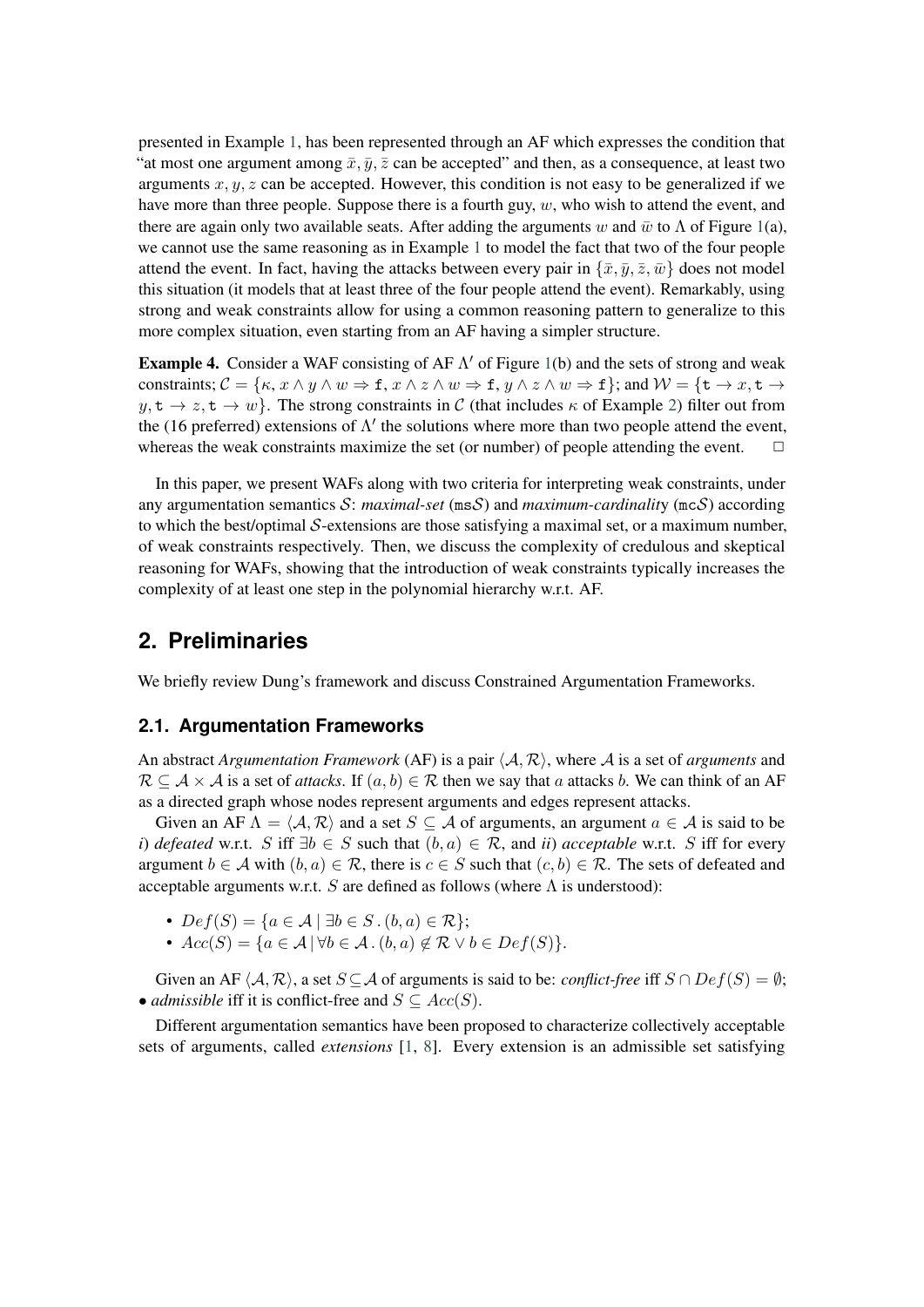additional conditions. Specifically, the complete, preferred, stable, semi-stable, and grounded extensions of an AF are defined as follows.

Given an AF  $\langle A, \mathcal{R} \rangle$ , a set  $S \subseteq A$  is an *extension* called:

- *complete* (co) iff it is an admissible set and  $S = Acc(S);$
- *preferred* (pr) iff it is a maximal (w.r.t. ⊆) complete extension;
- *stable* (st) iff it is a total preferred extension, i.e. a preferred extension such that  $S \cup$  $Def(S) = A;$
- *semi-stable* (sst) iff it is a preferred extension such that  $S \cup Def(S)$  is maximal;
- *grounded* ( $gr$ ) iff it is the smallest (w.r.t.  $\subset$ ) complete extension.

It is well-known that the set of complete extensions forms a complete semilattice with respect to set inclusion. Arguments occurring in an extension are said to be accepted, whereas arguments attacked by accepted arguments are said to be rejected; remaining arguments are said to be undecided (w.r.t. the considered extension).

**Example 5.** Let  $\Lambda = \langle A, \mathcal{R} \rangle$  be an AF where  $\mathcal{A} = \{a, b, c\}$  and  $\mathcal{R} = \{(a, b), (b, a), (b, c), (c, c)\}.$ AF  $\Lambda$  has three complete extensions:  $E_1 = \emptyset, E_2 = \{a\}, E_3 = \{b\}.$  The set of preferred extensions is  $\{E_2, E_3\}$ , whereas the set of stable (and semi-stable) extensions is  $\{E_3\}$ , and the grounded extension is  $E_1$ .

#### <span id="page-3-0"></span>**2.2. Constrained Argumentation Frameworks**

Constrained Argumentation Framework (CAF) has been introduced in [\[4\]](#page-10-0) and further investigated in [\[5,](#page-10-2) [9\]](#page-10-5). The constrained argumentation frameworks in [\[6\]](#page-10-1) and [\[7\]](#page-10-3) are particular cases of those in [\[5\]](#page-10-2) as the set of constraints is restricted to atomic formulae only.

Given a set of propositional symbols  $S, \mathcal{L}_S$  denotes the propositional language defined in the usual inductive way from  $S$  using the built-in constants f, u, and t denoting the truth values false, undef (*undefined*), and true, and the connectives  $\wedge$ ,  $\vee$ ,  $\neg$ ,  $\Rightarrow$  and  $\Leftrightarrow$ .

A general form of *Constrained Argumentation Framework (CAF)* has been considered in [\[4,](#page-10-0) [5\]](#page-10-2). A CAF is a triple  $\Omega = \langle A, \mathcal{R}, C \rangle$  where  $\langle A, \mathcal{R} \rangle$  is an AF and C is a set of (general) propositional formulae built from  $\mathcal{L}_{\mathcal{A}}$ .

Given an AF  $\langle A, \mathcal{R} \rangle$  and a set  $S \subseteq A$ , the truth value of an argument  $a \in A$  w.r.t. S is denoted by  $\vartheta_S(a)$ , or simply  $\vartheta(a)$  whenever S is understood, and  $\vartheta(a)$  is i) true if  $a \in S$ ; ii) false if  $\exists b \in S$  such that  $(b, a) \in R$ ; or *iii*) undef otherwise.

It is important to note that, regarding the operator  $\Rightarrow$  there is no convergence on its semantics in CAFs (see Section [5](#page-7-0) for a discussion). Thus, in the following we consider a simpler yet sufficiently general form of constraints than that in  $[4, 5]$  $[4, 5]$  $[4, 5]$  (e.g. we do not deal with constraints with multiple implications) and the classical interpretation of Lukasiewicz's logic for the implication operator.

Let  $\mathcal{L}'_{\mathcal{A}}$  be the propositional language defined from  $\mathcal{A}$  and the connectives  $\wedge$ ,  $\vee$ ,  $\neg$ , where  $\mathcal{A}$  is a set of arguments.

**Definition 1.** *A* (strong) constraint *is a formula of one of the following forms:* (*i*)  $\varphi \Rightarrow v$ , *or* (*ii*)  $v \Rightarrow \varphi$ , where  $\varphi$  is a propositional formula in  $\mathcal{L}'_{\mathcal{A}}$  and  $v \in \{\texttt{f}, \texttt{u}, \texttt{t}\}.$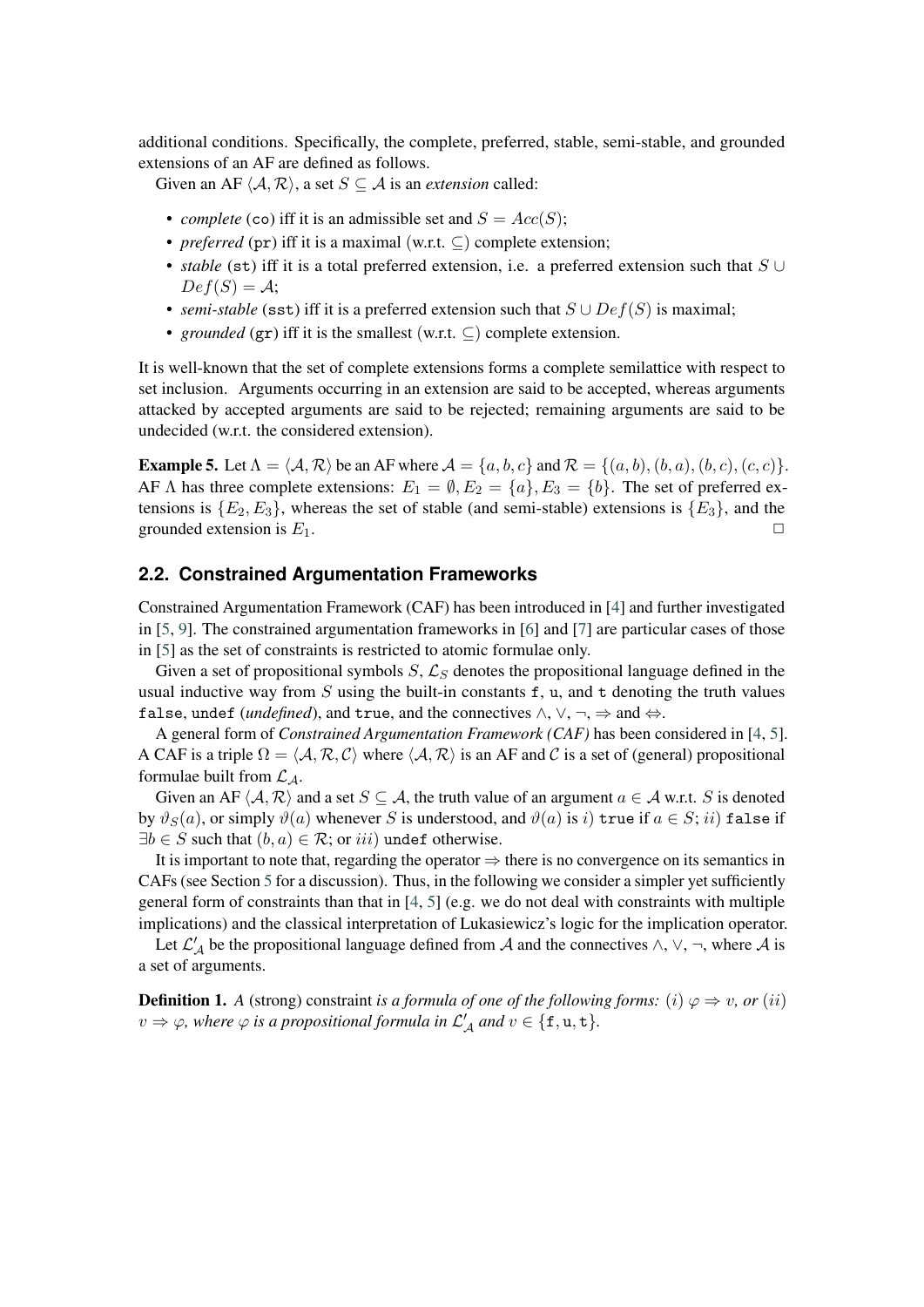Checking whether a constraint is satisfied (under the Lukasiewicz'logic) is equivalent to check whether the truth value of the head is greater than or equal to the truth value of the body. For formulae defining constraints we believe that Lucasiewicz interpretation is more appropriate as, for instance, it allows to distinguish  $\varphi \Rightarrow f$  from  $\varphi \Rightarrow u$ , and avoids problems existing in other interpretations [\[10\]](#page-10-6).

**Example 6.** The constraint  $x \wedge y \wedge z \Rightarrow f$  states that at least one of the arguments x, y and z must be false, whereas  $x \wedge y \wedge z \Rightarrow u$  states that x, y and z cannot be all true.

Clearly, constraints of the forms  $f \Rightarrow \varphi$  and  $\varphi \Rightarrow t$  are useless because always satisfied.

In the following, we assume that C is a set of satisfiable constraints built from  $\mathcal{L}'_{\mathcal{A}}$  and every CAF is a triple  $\Omega = \langle A, \mathcal{R}, C \rangle$ .

**Definition 2.** *Given a CAF*  $\Omega = \langle A, R, C \rangle$  *(where C contains constraints built from*  $\mathcal{L}'_{A}$ *), a set of arguments* ⊆ *is a complete (resp., grounded, preferred, stable, semi-stable) extension for* Ω *if S* is a complete (resp., grounded, preferred, stable, semi-stable) extension for  $\langle A, R \rangle$  and C is *satisfied by S* (*denoted as*  $S \models C$ *).* 

# **3. Weak Constrained AFs**

In this section, we introduce a generalization of CAFs where *weak* constraints are also considered. Differently from the strong constraints discussed in the previous section, weak constraints are propositional formulae that should be satisfied *if possible*.

Weak constraints (also called relaxed constraints in some contexts) have been considered in several research areas, including Mathematical Programming with Equilibrium Constraints [\[11\]](#page-10-7), Answer Set Programming [\[12,](#page-10-8) [13\]](#page-10-9), and for modelling and solving optimization problems [\[14,](#page-10-10) [15\]](#page-10-11). In particular, concerning the field of Answer Set Programming, weak constraints have been implemented in DLV [\[16\]](#page-10-12) and clingo [\[17\]](#page-10-13); moreover, learning them from data is also possible [\[18\]](#page-10-14).

In our setting, weak constraints are logical formulae of the form  $\varphi \to v$  (or, equivalently,  $v \to \varphi$ ), where  $\varphi$  is a propositional formula built using the symbols of a given set A and the connectives  $\land$ ,  $\lor$  and  $\neg$ . Herein,  $\rightarrow$  denotes the logical implication connective. Observe that we use the symbol  $\rightarrow$  (instead of  $\Rightarrow$ ) to have different syntaxes for weak and strong constraints.

**Definition 3.** A Weak constrained Argumentation Framework (WAF) *is a tuple*  $\Gamma = \langle A, R, C, W \rangle$ , where  $\langle A, \mathcal{R}, \mathcal{C} \rangle$  is a CAF and W is a set of weak constraints built from  $\mathcal{L}_{A}'$ .

The semantics of a WAF is defined by considering two possible criteria for selecting the preferable extensions w.r.t. weak constraints—only weak constraints are considered when selecting the preferable extensions since strong constraints must be all satisfied. The two criteria considered for assessing to which extent an extension satisfies a set of weak constraints are:

- (*i*) *maximal set* criterion, considering as preferable (or "best") extensions the ones that satisfy a maximal set of weak constraints, and
- (*ii*) *maximum-cardinality* criterion, considering as preferable (or "optimal") extensions the ones that satisfy a maximal number of weak constraints.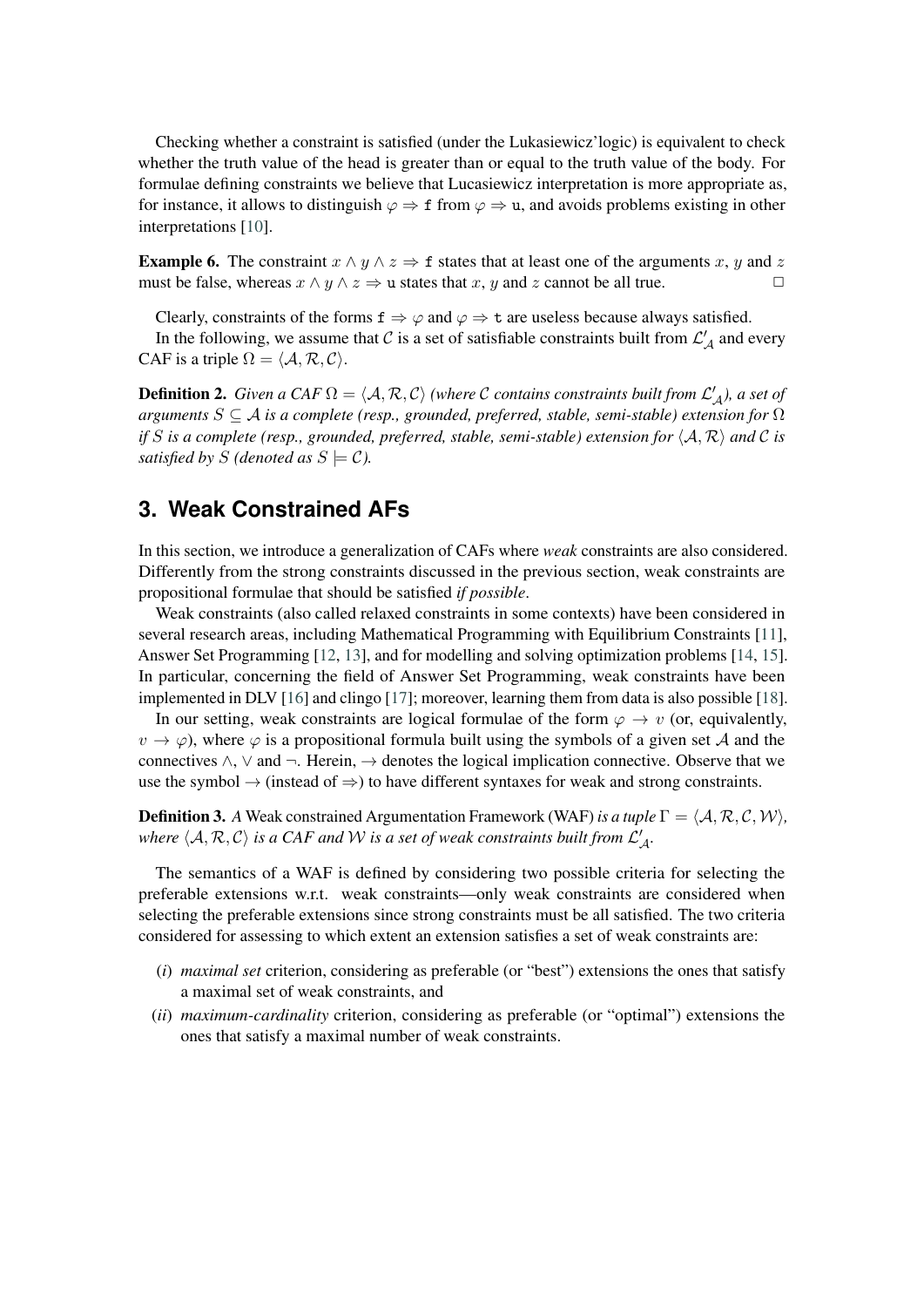Clearly, the selection of preferable extensions make sense only for semantics admitting multiple extensions, that is, complete, preferred, stable, and semi-stable semantics. Thus, in the following, whenever we consider a generic semantics S, we refer to  $S \in \{\text{co}, \text{pr}, \text{st}, \text{sst}\}.$ 

In the next subsections, we formally define the meaning of a WAF under the maximal-set and maximum-cardinality semantics and provide two examples.

#### **3.1. Maximal-Set Semantics**

A WAF using the maximal-set criterion is defined as follows.

**Definition 4** (Maximal-Set Semantics). *Given a WAF*  $\Gamma = \langle A, \mathcal{R}, \mathcal{C}, \mathcal{W} \rangle$ , an *S*-extension *E* for  $\langle A, R, C \rangle$  is a maximal-set *S*-extension (ms*S*-extension) for  $\Gamma$  if, let  $\mathcal{W}_E \subseteq \mathcal{W}$  be the set of weak *constraints that are satisfied by*  $E$  (that is,  $E \models W_E$ ), there is no *S*-extension  $F$  for  $\langle A, R, C \rangle$ *and*  $W_F \subseteq W$  *such that*  $F \models W_F$  *and*  $W_F \subset W_F$ *.* 

Given a semantics  $S$ , ms S denotes the maximal-set version of S (e.g. msco denotes the ms complete semantics).

**Example 7.** Consider the WAF  $\Gamma = \langle A, \mathcal{R}, \mathcal{C}, \mathcal{W} \rangle$  with  $\mathcal{A} = \{a, b, c, d\}, \mathcal{R} = \{(a, b), (b, a),$  $(c, d), (d, c)$ ,  $\mathcal{C} = \emptyset$  and  $\mathcal{W} = \{w_1 = c \to f, w_2 = a \lor \neg a \to u\}$  stating that c should preferably be false  $(w_1)$  and a should preferably be undefined  $(w_2)$ .  $\langle A, R, C \rangle$  has 9 complete extensions:  $E_0 = \{\}, E_1 = \{a\}, E_2 = \{b\}, E_3 = \{c\}, E_4 = \{d\}, E_5 = \{a, c\}, E_6 = \{a, d\},$  $E_7 = \{b, c\}$  and  $E_8 = \{b, d\}.$ 

In particular,  $E_0$  is the grounded extension, whereas  $E_5$ ,  $E_6$ ,  $E_7$ ,  $E_8$  are preferred, stable, and semi-stable extensions of  $\langle A, \mathcal{R}, C \rangle$ . These are also extensions of AF  $\langle A, \mathcal{R} \rangle$ , since  $\mathcal{C} = \emptyset$ .

Regarding the satisfaction of weak constraints, we have that  $E_0 = \{w_2\}$ ,  $E_4 = \{w_1, w_2\}$ ,  $E_6 \models \{w_1\}$ , and  $E_8 \models \{w_1\}$ , whereas the other complete extensions do not satisfy any constraint. Therefore, the maximal-set preferred (stable, semi-stable) extensions are  $E_6$  and  $E_8$ , whereas there is only one maximal-set complete extension, which is  $E_4$ .

#### **3.2. Maximum-Cardinality Semantics**

Maximum-cardinality semantics for WAFs prescribes as preferable extensions those satisfying the highest number of weak constraints. This is similar to the semantics of weak constraints in DLV [\[16\]](#page-10-12) where, in addition, each constraint has assigned a weight.

**Definition 5** (Maximum-Cardinality Semantics). *Given a WAF*  $\Gamma = \langle A, \mathcal{R}, C, \mathcal{W} \rangle$ , an *Sextension E* for  $\langle A, \mathcal{R}, C \rangle$  *is a maximum-cardinality S-extension* (mc*S-extension)* for Γ *if, let*  $W_E \subseteq W$  be the set of weak constraints in W that are satisfied by E, there is no S-extension F *for*  $\langle A, R, C \rangle$  *and*  $W_F \subseteq W$  *such that*  $F \models W_F$  *and*  $|W_E| < |W_F|$ *.* 

**Example 8.** Consider the WAF  $\Gamma = \langle A, \mathcal{R}, \mathcal{C}, \mathcal{W} \rangle$  with  $\mathcal{A} = \{a, b, c\}$ ,  $\mathcal{R} = \{(a, b), (b, a),$  $(0, c), (c, c)$ ,  $\mathcal{C} = \emptyset$  and  $\mathcal{W} = \{w_1 = \mathbf{t} \to a, w_2 = \mathbf{t} \to b, w_3 = c \to \mathbf{f}\}\$  stating that it is desirable that  $a$  is true,  $b$  is true, and  $c$  is false.

 $\langle A, R, C \rangle$  has three complete extensions:  $E_1 = \{\}, E_2 = \{a\}, \text{ and } E_3 = \{b\}.$  Herein,  $E_2$ and  $E_3$  are the preferred extensions of  $\langle A, R, C \rangle$ , whereas the unique stable (and semi-stable)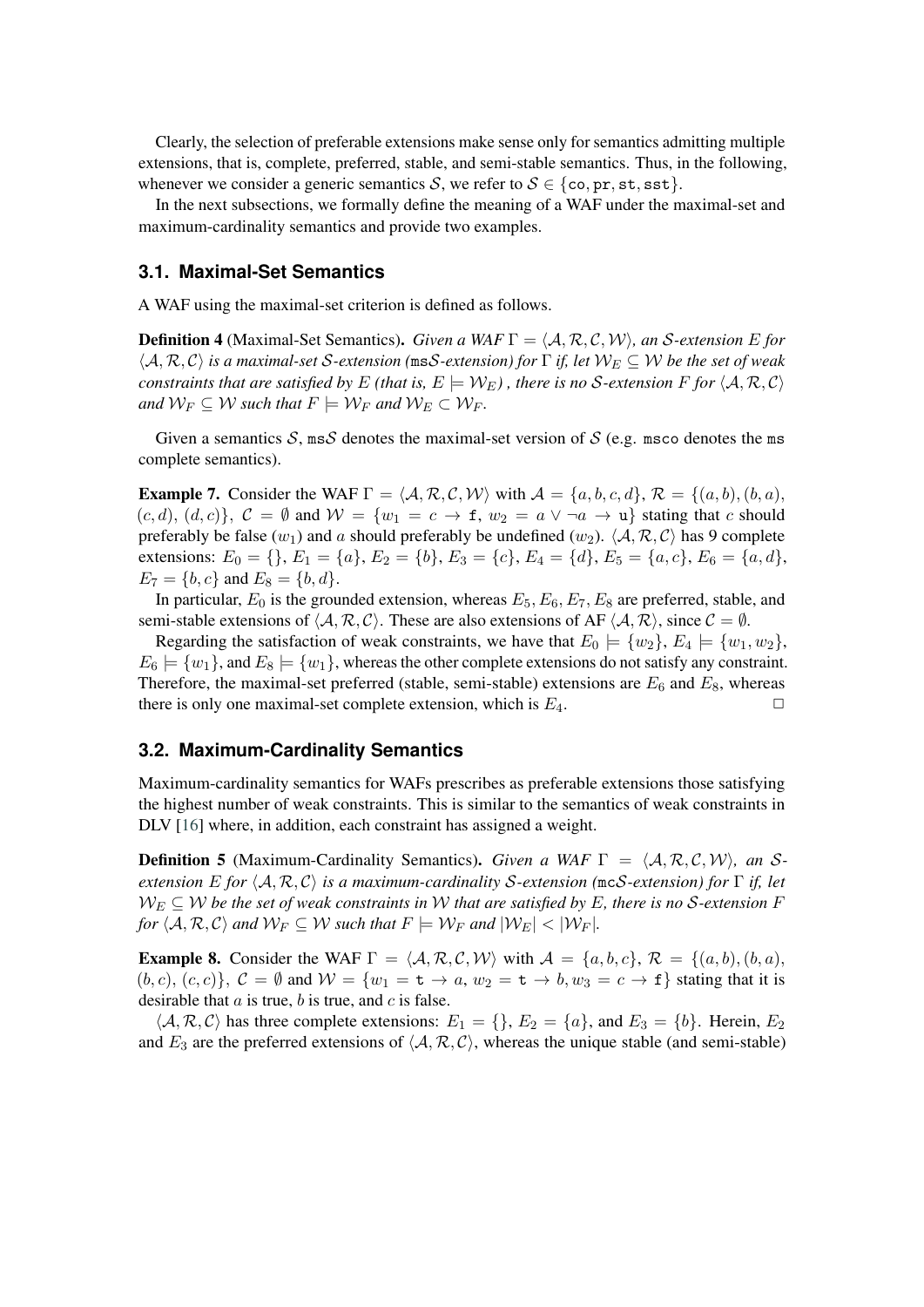extension is  $E_3$ . Regarding the satisfactions of weak constraints we have that  $E_1 \models W_0 = \emptyset$ ,  $E_2 \models \mathcal{W}_1 = \{w_1\}$ , and  $E_3 \models \mathcal{W}_3 = \{w_2, w_3\}$ . Therefore, the only maximum-cardinality preferred extension of Γ is  $E_3$  (as  $|W_3| = 2 > |W_1| = 1 > |W_0| = 0$ ). Note that, according to the maximal-set semantics, both  $E_2$  and  $E_3$  are maximal-set preferred extensions. Regarding the stable (and semi-stable) semantics, as there is only one extension,  $E_3$  is both a maximal-set and a maximum-cardinality extension. □

# **4. Complexity of Credulous and Skeptical Acceptance**

In this section we discuss the complexity of the credulous and skeptical acceptance problems. We assume the reader is familiar with the main complexity classes [\[19\]](#page-10-15), which are briefly recalled in what follows.

Classes  $\Sigma_k^P$ ,  $\Pi_k^P$  and  $\Delta_k^P$ , with  $k \geq 0$  are defined as follows:  $\Sigma_0^P = \Pi_0^P = \Delta_0^P = P$ ;  $\Sigma_1^P = NP$  and  $\Pi_1^P = coNP$ ;  $\Delta_k^P = P^{\Sigma_{k-1}^P}$ ,  $\Sigma_k^P = NP^{\Sigma_{k-1}^P}$ , and  $\Pi_k^P = co\Sigma_k^P$ ,  $\forall k > 0$ . Thus,  $P^C$ (resp.,  $NP<sup>C</sup>$ ) denotes the class of problems that can be solved in polynomial time using an oracle in the class C by a deterministic (resp., non-deterministic) Turing machine. The class  $\Delta_k^P[log\ n]$ denotes the subclass of  $\Delta_k^P$  containing the problems that can be solved in polynomial time by a deterministic Turing machine by performing a number of calls bounded by  $O(log n)$  to an oracle in the class  $\Sigma_{k-1}^P$ . It is known that:  $\Sigma_k^P \subset \Delta_{k+1}^P[\log n] \subset \Delta_{k+1}^P \subset \Sigma_{k+1}^P \subseteq PSPACE$ and  $\Pi_k^P \subset \Delta_{k+1}^P[\log n] \subset \Delta_{k+1}^P \subset \Pi_{k+1}^P \subseteq PSPACE.$ 

We now recall the definition of credulous and skeptical acceptance problems. Given an AFbased framework  $\Lambda$  (e.g., AF, CAF, WAF), an argument a, and an argumentation semantics  $S \in \{\text{co}, \text{pr}, \text{st}, \text{sst}, \text{gr}\},\$ 

- $\bullet$  the *credulous acceptance* problem, denoted as  $CA_{\mathcal{S}}$ , is the problem of deciding whether argument  $\alpha$  is credulously accepted, that is, deciding whether  $\alpha$  belongs to at least an  $S$ -extension of  $Λ$ .
- the *skeptical acceptance* problem, denoted as  $SA<sub>S</sub>$ , is the problem of deciding whether argument  $\alpha$  is skeptically accepted, that is, deciding whether  $\alpha$  belongs to *every*  $S$ -extension of Λ.

For AFs, the complexity of the credulous and skeptical acceptance problems has been investigated in [\[1\]](#page-9-0) for the grounded semantics (as grounded semantics admits exactly one extension that can be computed in polynomial time, these problems become identical and polynomial), in [\[20\]](#page-10-16) for the stable semantics, in [\[20,](#page-10-16) [21\]](#page-10-17) for the preferred semantics, and in [\[22,](#page-10-18) [23\]](#page-11-0) for the semi-stable semantics. The results for AFs are summarized in the second and third column of Table [1.](#page-7-1)

As for the complexity of CAFs, it is important to note that, given a CAF  $\Omega = \langle A, \mathcal{R}, C \rangle$ , if we consider the corresponding AF  $\Lambda = \langle A, \mathcal{R} \rangle$ , then the set of complete extensions of  $\Lambda$  that satisfy  $C$  does not always form a complete meet-semilattice. This means that the constraints break the lattice by marking as unfeasible some extensions. As a result, the complexity of credulous and skeptical acceptance problems in CAF is slightly different from that of AF as  $SA_{\text{co}}$  becomes NP-complete and  $CA_{pr}$  is shown to be in  $\Sigma_2^p$  $_2^p$  (and still NP-hard) [\[9\]](#page-10-5).

Concerning WAFs, given an  $S$ -extension, checking satisfaction of a maximal-set of weak constraints means ensuring that no any other  $S$ -extension is better according to that criterion.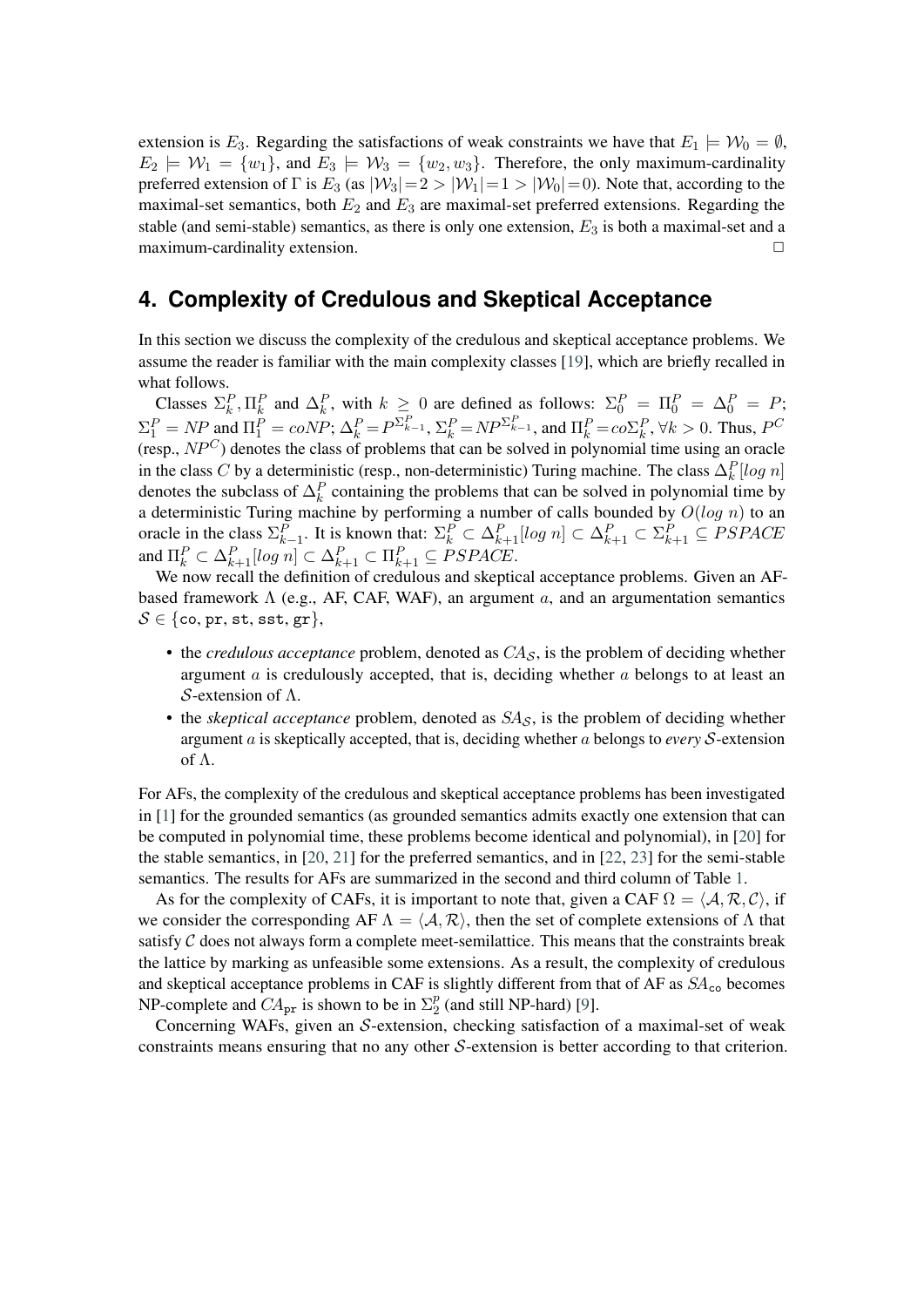#### <span id="page-7-1"></span>**Table 1**

Complexity of credulous  $(CA<sub>S</sub>)$  and skeptical  $(SA<sub>S</sub>)$  acceptance problems under complete (co), stable (st), preferred (pr), and semi-stable (sst) semantics.

|     |                        |                     | <b>WAF</b>                          |                     |                               |
|-----|------------------------|---------------------|-------------------------------------|---------------------|-------------------------------|
| -S  | $C\!A_S$               | $SA_{S}$            | $CA_{\text{ms}}S$                   | $SA_{\text{ms}}S$   | $CA_{mcS}/SA_{mcS}$           |
| co  | NP-complete            |                     | $\Sigma_2^P$ -complete              | $\Pi_2^P$ -complete | $\Delta_2^P$ [log n]-complete |
| st  | NP-complete            | coNP-complete       | $\Sigma_2^P$ -complete              | $\Pi_2^P$ -complete | $\Delta_2^P$ [log n]-complete |
| pr  | NP-complete            | $\Pi_2^P$ -complete | $\Sigma_2^P$ -hard, in $\Sigma_3^P$ | $\Pi_3^P$ -complete | $\Delta_3^P$ [log n]-complete |
| sst | $\Sigma_2^P$ -complete | $\Pi_2^P$ -complete | $\Sigma_3^P$ -complete              | $\Pi_3^P$ -complete | $\Delta_3^P$ [log n]-complete |

This is an additional source of complexity that makes, in most cases, credulous and skeptical reasoning in WAFs one level higher in the polynomial-time hierarchy than AFs.

**Theorem 1.** For any WAF  $\langle A, R, C, W \rangle$ , the problem

- $CA_{\text{ms}}S$  is: (i)  $\Sigma_2^P$ -complete for any semantics  $S \in \{\text{co}, \text{st}\},\ (ii)$   $\Sigma_2^P$ -hard and in  $\Sigma_3^P$  for  $S = \texttt{pr}$ *, and*  $(iii)$   $\Sigma_3^P$ *-complete for*  $S = \texttt{sst}$ *.*
- $SA_{\text{ms}}$ *s* is: (i)  $\Pi_2^P$ -complete for  $S \in \{\text{co}, \text{st}\}\$ , and (ii)  $\Pi_3^P$ -complete for  $S \in \{\text{pr}, \text{sst}\}\$ .

It turns out that, under standard complexity assumptions, computing credulous and skeptical acceptance in WAFs under maximum-cardinality semantics is easier than using maximal-set semantics. Roughly speaking, this follows from the fact that a binary search strategy can be used for deciding whether the cardinality of a set of constraints satisfied by an  $S$ -extension containing a given argument is maximum.

**Theorem 2.** For any WAF  $\langle A, \mathcal{R}, \mathcal{C}, \mathcal{W} \rangle$  with  $|\mathcal{W}| = n$ , the problems  $CA_{\text{mcS}}$  and  $SA_{\text{mcS}}$  are:

- *-*  $\Delta_2^P$ [log n]*-complete for any semantics*  $S \in \{\texttt{co}, \texttt{st}\},\$
- *-*  $\Delta_3^P$ [log *n*]*-complete for*  $S \in \{pr, \texttt{sst}\}.$

The results for WAFs are summarized in the last three columns of Table [1.](#page-7-1)

Restricted forms of WAFs, that is, Linearly ordered WAFs where constraints are linearly ordered, for which maximal-set and maximum-cardinality semantics coincide, are investigated in [\[9\]](#page-10-5):  $CA_{\mathcal{S}}$  and  $SA_{\mathcal{S}}$  are  $\Delta_2^P$ -complete for the complete and stable semantics and  $\Delta_3^P$ -complete for the preferred and semistable semantics. It is also shown that, for the case of WAFs where constraints are expressed by negative constraints (i.e., denials constraints whose body is a conjunction of literals), the complexity of credulous acceptance for the preferred semantics decreases to  $\Sigma_2^P$ -complete.

### <span id="page-7-0"></span>**5. Related Work**

The use of constraints in AFs has been firstly proposed in [\[4\]](#page-10-0) and then further investigated in [\[6,](#page-10-1) [5,](#page-10-2) [7\]](#page-10-3). As mentioned in Section [2.2,](#page-3-0) there is no convergence on the semantics of operator  $\Rightarrow$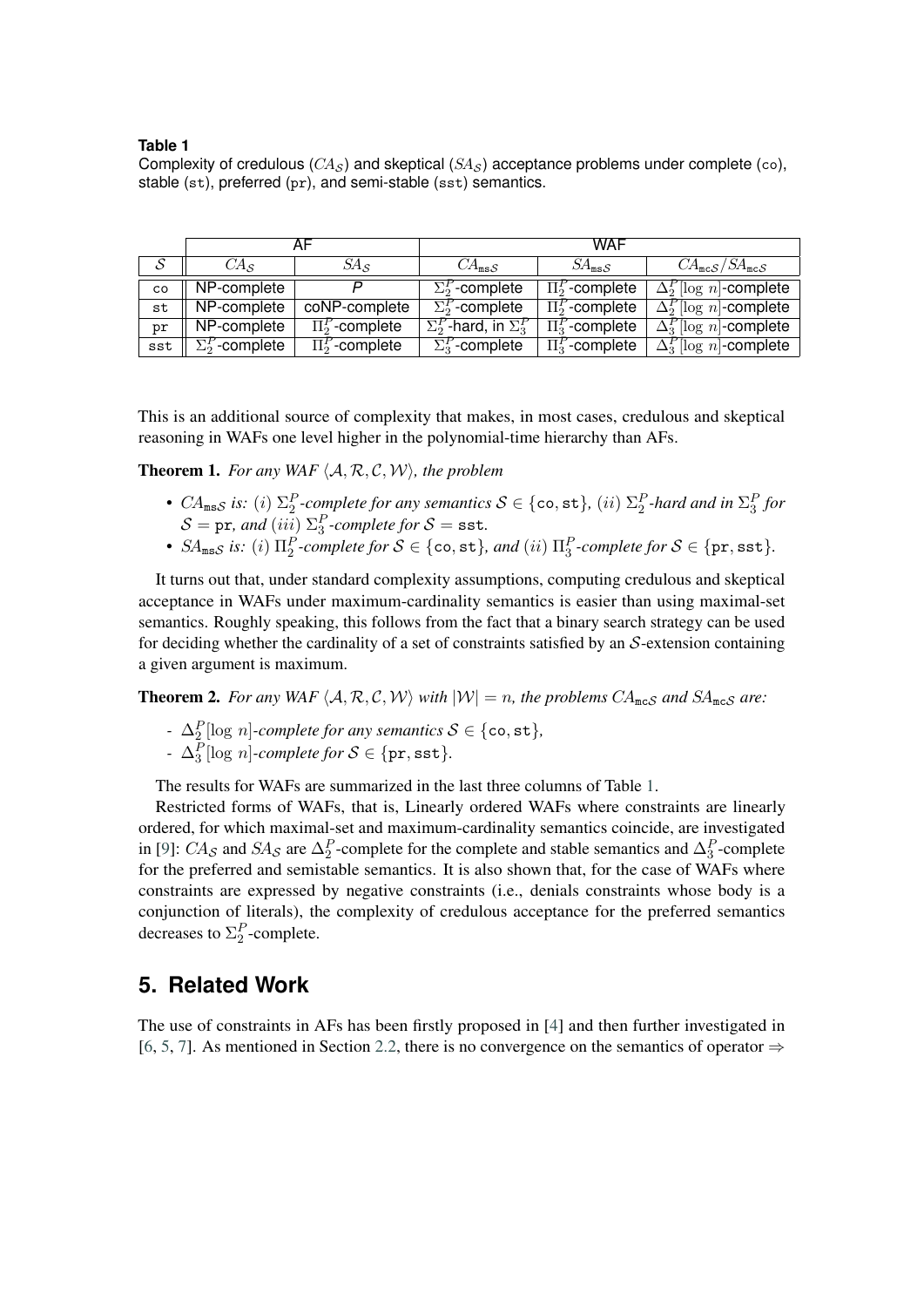for constraints in CAFs. The semantics proposed in [\[4\]](#page-10-0) relies on classical 2-valued logic for the evaluation of constraints by making use of the concept of *completion* of extensions, which converts undefined truth values to negated truth values. More formally, for any set of arguments  $S \subseteq A$ , the completion of S is  $\hat{S} = S \cup \{\neg a \mid a \in A \setminus S\}$ . Then, S satisfies a set of constraints  $\mathcal C$  if and only if  $\hat S$  is a (2-valued) model of  $\mathcal C$ . A drawback of this semantics is that in checking whether an extension  $E$  satisfies a set of constraints it does not distinguish between false and undefined arguments, e.g., a constraint of the form  $a \wedge \neg a \Rightarrow f$  is always satisfied, even when  $\vartheta_E(a) =$  undef (e.g. assuming an extension  $E = \emptyset$  stating that a is undefined,  $\hat{E} = \{\neg a\}$  and then the 2-valued semantics is applied w.r.t.  $E$ ).

The semantics proposed in [\[5\]](#page-10-2) assumes the standard 3-valued Kleene's semantics for the connectives  $\land$ ,  $\lor$  and  $\neg$ , whereas for  $\Rightarrow$  it assumes the Slupecki's interpretation which is defined as follows:  $\vartheta(\varphi \Rightarrow \psi)$  is true if  $\vartheta(\varphi) \in \{\text{false}, \text{under}\},$  otherwise it is  $\vartheta(\psi)$ . Thus, while a constraint of the form  $t \Rightarrow a \vee \neg a$  is useless according to [\[4\]](#page-10-0) (since it is always satisfied), in the Arieli's 3-valued semantics this constraint indicates that argument  $\alpha$  cannot have a neutral, undefined, status. The use of 3-valued semantics allows us to distinguish between different conditions on arguments. For instance, the constraint  $t \Rightarrow \neg a$  means that a should be rejected, while the constraint  $a \Rightarrow f$  is a somewhat weaker demand: a should not be accepted, and so its status may be undecided. A drawback of Arieli's semantics, due to the assumption of the Slupecki's logic for interpreting the implication operator, is that it does not distinguish two constraints of the form  $\varphi \Rightarrow f$  and  $\varphi \Rightarrow u$ , though it distinguishes two constraints of the form  $t \Rightarrow \varphi$  and  $u \Rightarrow \varphi$ . In order to avoid the above-mentioned problems, we considered the interpretation of Lukasiewicz's logic for the implication operator.

Besides being related to the proposals for CAFs in [\[4,](#page-10-0) [5\]](#page-10-2), our work is also related to the approach in [\[24\]](#page-11-1) that provides a method for generating non-empty conflict-free extensions for CAFs. Constraints have been also used in the context of dynamic AFs to refer to the enforcement of some change [\[25\]](#page-11-2). In this context, extension enforcement aims at modifying an AF to ensure that a given set of arguments becomes (part of) an extension for the chosen semantics [\[26,](#page-11-3) [27,](#page-11-4) [28,](#page-11-5) [29,](#page-11-6) [30\]](#page-11-7). This is different from our approach where integrity constrains are used to discard unfeasible solutions (extensions), without enforcing that a new set of arguments becomes an extension.

Weak constraints allow for selecting "best" or "optimal" extensions satisfying some conditions on arguments, if possible. This can be viewed as expressing a kind of preference over the set of extensions. Dung's framework has been extended in several ways for allowing preferences over arguments [\[31,](#page-11-8) [32,](#page-11-9) [33,](#page-11-10) [34\]](#page-11-11). In particular, preferences relying to so-called critical attacks, i.e., attacks from a less preferred argument to a more preferred one, can be handled by removing or invalidating such attacks or by "inverting" them [\[35\]](#page-11-12). Such kind of preferences can be encoded into AFs, possible through reductions relying on additional (meta)-arguments and attacks [\[36\]](#page-11-13). Thus these preferences do not increase expressiveness of AFs from a computational standpoint.

Preferences can be also expressed in value-based AFs [\[37,](#page-11-14) [38\]](#page-11-15), where each argument is associated with a numeric value, and a set of possible orders (preferences) among the values is defined. In [\[39\]](#page-11-16) weights are associated with attacks, and new semantics extending the classical ones on the basis of a given numerical threshold are proposed. [\[40\]](#page-11-17) extends [\[39\]](#page-11-16) by considering other aggregation functions over weights apart from sum. Except for weighted solutions under grounded semantics (that prescribes more than one weighted solution), the complexity of credulous and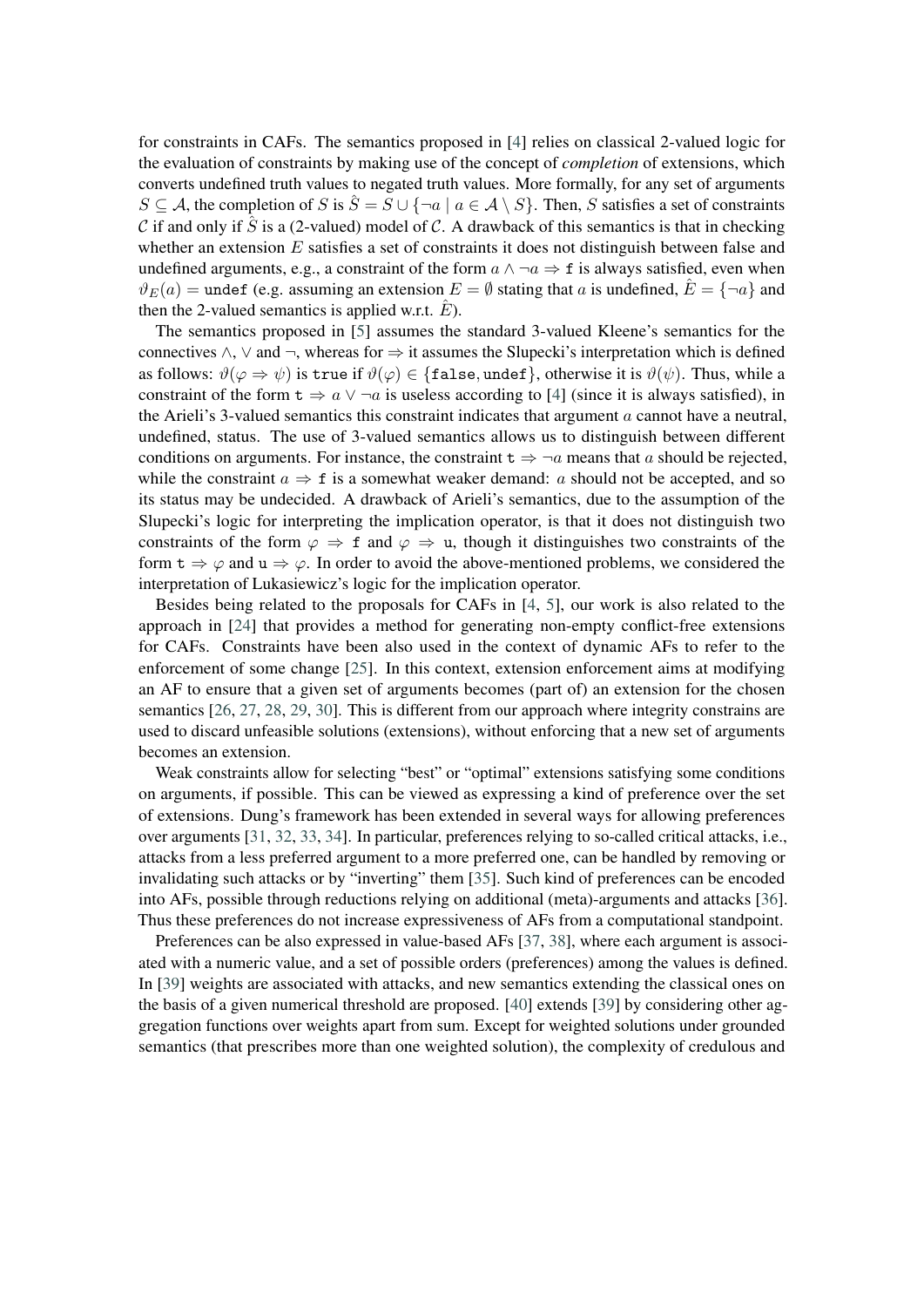skeptical reasoning in the above-considered AF-based frameworks is lower than that of WAFs, which suggests that WAFs are more expressive and can be used to model those frameworks (we plan to formally investigate these connections in future work).

# **6. Conclusions and Future Work**

We have introduced a general argumentation framework where weak constraints can be easily expressed. These constraints impact on the complexity of credulous and skeptical reasoning: it turns out that they generally increase the expressivity of AFs and CAFs. WAFs allow us to model optimization problems such as for instance Min Coloring and Maximum Satisfiability, where some kind of preferences (e.g. use the minimum number of colors) are expressed on solutions. This is not possible for AFs whose expressivity is lower than that of WAFs (AFs can capture simpler problems such as k-coloring and SAT).

We envisage implementations of the proposed WAF semantics by exploiting ASP-based systems and analogies with logic programs with weak constraints [\[12,](#page-10-8) [13\]](#page-10-9) (the relationship between the semantics of some frameworks extending AF and that of logic programs has been recently investigated in [\[41\]](#page-12-0)). For WAFs, DLV system [\[16\]](#page-10-12) could be used for computing maximumcardinality stable semantics.

Although we considered ground constraints, the framework can be easily extended for general formulae with variables, whose ground version is a propositional set. For instance, the strong and weak constraints in Example [4](#page-2-0) could be written by using only one strong constraint  $X \wedge Y \wedge Y$  $Z \wedge (X \neq Y) \wedge (X \neq Z) \wedge (Y \neq Z) \Rightarrow$  f and only one weak constraint  $\tau \to X$ , where X,  $Y$  and  $Z$  are variables whose domain is the set of arguments. Future work will be also devoted to considering more general forms of constraints, not only using variables ranging on the sets of arguments, but also constraints allowing to express conditions on aggregates (e.g., at least  $n$ ) arguments from a given set  $S$  should be accepted/rejected).

Finally, given the inherent nature of argumentation and the typical high computational complexity of most of the reasoning tasks [\[42,](#page-12-1) [43,](#page-12-2) [44,](#page-12-3) [45\]](#page-12-4), there have been several recent efforts toward the investigation of incremental techniques that use AF solutions (e.g. extensions, skeptical acceptance) at time t to recompute updated solutions at time  $t + 1$  after that an update (e.g. adding) removing an attack) is performed [\[46,](#page-12-5) [47,](#page-12-6) [48,](#page-12-7) [49,](#page-12-8) [50,](#page-12-9) [51,](#page-12-10) [25\]](#page-11-2). These approaches have been extended to argumentation frameworks more general than AFs [\[52,](#page-12-11) [53,](#page-12-12) [54,](#page-12-13) [55\]](#page-12-14). Following this line of research, we plan to investigate incremental techniques for recomputing WAF semantics after performing updates consisting of changes to the AF component or to the sets of strong and weak constraints.

# **References**

- <span id="page-9-0"></span>[1] P. M. Dung, On the acceptability of arguments and its fundamental role in nonmonotonic reasoning, logic programming and n-person games, Artif. Intell. 77 (1995) 321–358.
- [2] L. Amgoud, C. Cayrol, On the acceptability of arguments in preference-based argumentation, in: Proc. of Conference on Uncertainty in Artificial Intelligence (UAI), 1998, pp. 1–7.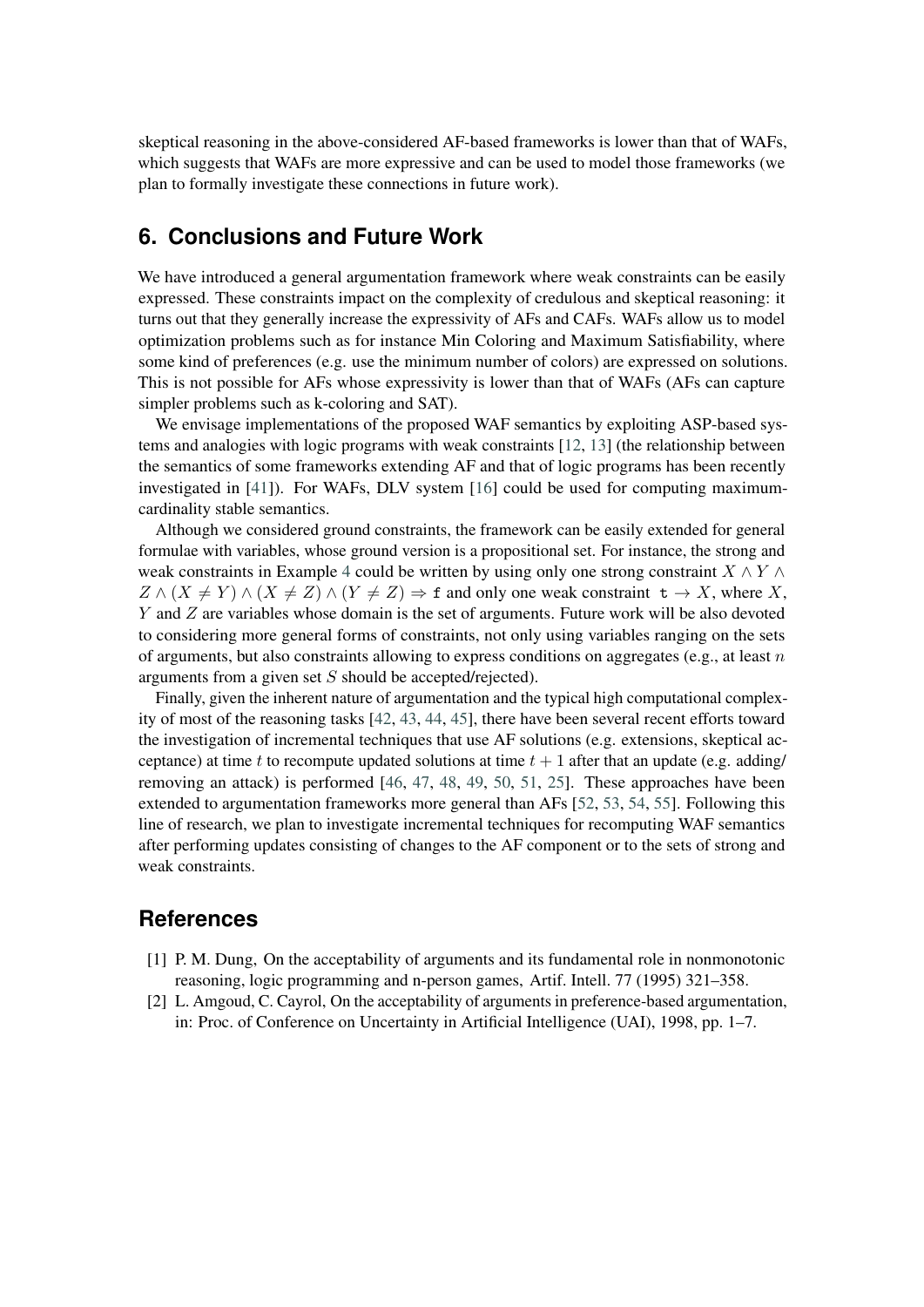- [3] S. Modgil, H. Prakken, A general account of argumentation with preferences, Artif. Intell. 195 (2013) 361–397.
- <span id="page-10-0"></span>[4] S. Coste-Marquis, C. Devred, P. Marquis, Constrained argumentation frameworks, in: Proc. of International Conference on Principles of Knowledge Representation and Reasoning (KR), 2006, pp. 112–122.
- <span id="page-10-2"></span>[5] O. Arieli, Conflict-free and conflict-tolerant semantics for constrained argumentation frameworks, J. Appl. Log. 13 (2015) 582–604.
- <span id="page-10-1"></span>[6] O. Arieli, Towards constraints handling by conflict tolerance in abstract argumentation frameworks, in: Proc. of International Florida Artificial Intelligence Research Society Conference (FLAIRS), 2013.
- <span id="page-10-3"></span>[7] O. Arieli, On the acceptance of loops in argumentation frameworks, J. Log. Comput. 26 (2016) 1203–1234.
- <span id="page-10-4"></span>[8] M. Caminada, Semi-stable semantics, in: Proc. of Computational Models of Argument (COMMA), 2006, pp. 121–130.
- <span id="page-10-5"></span>[9] G. Alfano, S. Greco, F. Parisi, I. Trubitsyna, Argumentation frameworks with strong and weak constraints: Semantics and complexity, in: Proc. of AAAI Conference on Artificial Intelligence (AAAI), 2021, pp. 6175–6184.
- <span id="page-10-6"></span>[10] A. Avron, Natural 3-valued logics–characterization and proof theory, The Journal of Symbolic Logic 56 (1991) 276–294.
- <span id="page-10-7"></span>[11] A. Ramos, Two new weak constraint qualifications for mathematical programs with equilibrium constraints and applications, J. Optim. Theory Appl. 183 (2019) 566–591.
- <span id="page-10-8"></span>[12] F. Buccafurri, N. Leone, P. Rullo, Enhancing disjunctive datalog by constraints, IEEE Trans. Knowl. Data Eng. 12 (2000) 845–860.
- <span id="page-10-9"></span>[13] S. Greco, Non-determinism and weak constraints in datalog, New Gener. Comput. 16 (1998) 373–396.
- <span id="page-10-10"></span>[14] W. Faber, M. Vallati, F. Cerutti, M. Giacomin, Solving set optimization problems by cardinality optimization with an application to argumentation, in: Proc. of European Conference on Artificial Intelligence (ECAI), 2016, pp. 966–973.
- <span id="page-10-11"></span>[15] M. Li, R. Lv, The binary algorithm for finding the best weak-constraints in contradictory weak-constrained optimization problems, in: Proc. of International Conference on Natural Computation (ICNC), 2014, pp. 475–479.
- <span id="page-10-12"></span>[16] M. Alviano, F. Calimeri, C. Dodaro, D. Fuscà, N. Leone, S. Perri, F. Ricca, P. Veltri, J. Zangari, The ASP system DLV2, in: Proc. of International Conference on Logic Programming and Nonmonotonic Reasoning (LPNMR), 2017, pp. 215–221.
- <span id="page-10-13"></span>[17] M. Gebser, R. Kaminski, B. Kaufmann, T. Schaub, Multi-shot ASP solving with clingo, Theory Pract. Log. Program. 19 (2019) 27–82.
- <span id="page-10-14"></span>[18] M. Law, A. Russo, K. Broda, Learning weak constraints in answer set programming, Theory Pract. Log. Program. 15 (2015) 511–525.
- <span id="page-10-15"></span>[19] C. H. Papadimitriou, Computational complexity., Addison-Wesley, 1994.
- <span id="page-10-16"></span>[20] Y. Dimopoulos, A. Torres, Graph theoretical structures in logic programs and default theories, Theor. Comput. Sci. 170 (1996) 209–244.
- <span id="page-10-17"></span>[21] P. E. Dunne, T. J. M. Bench-Capon, Coherence in finite argument systems, Artif. Intell. 141 (2002) 187–203.
- <span id="page-10-18"></span>[22] P. E. Dunne, M. Caminada, Computational complexity of semi-stable semantics in abstract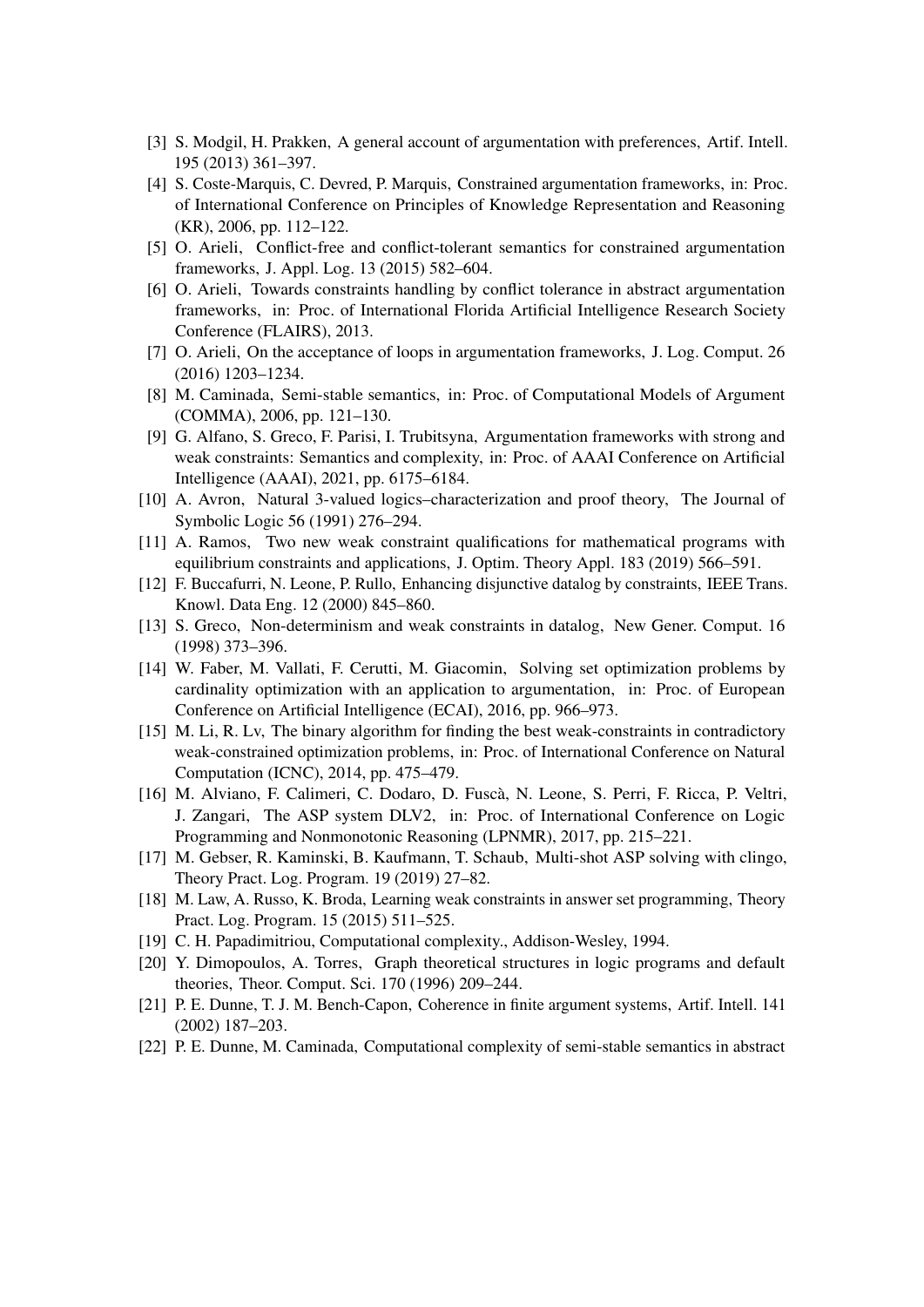argumentation frameworks, in: Proc. of European Conference on Logics in Artificial Intelligence (JELIA), volume 5293, 2008, pp. 153–165.

- <span id="page-11-0"></span>[23] W. Dvorák, S. Woltran, Complexity of semi-stable and stage semantics in argumentation frameworks, Inf. Process. Lett. 110 (2010) 425–430.
- <span id="page-11-1"></span>[24] R. Booth, S. Kaci, T. Rienstra, L. W. N. van der Torre, A logical theory about dynamics in abstract argumentation, in: Proc. of International Conference Scalable Uncertainty Management (SUM), 2013, pp. 148–161.
- <span id="page-11-2"></span>[25] S. Doutre, J. Mailly, Constraints and changes: A survey of abstract argumentation dynamics, Argument & Computation 9 (2018) 223–248.
- <span id="page-11-3"></span>[26] R. Baumann, G. Brewka, Expanding argumentation frameworks: Enforcing and monotonicity results, in: Proc. of Computational Models of Argument (COMMA), 2010, pp. 75–86.
- <span id="page-11-4"></span>[27] R. Baumann, What does it take to enforce an argument? minimal change in abstract argumentation, in: Proc. of the European Conference on Artificial Intelligence (ECAI), 2012, pp. 127–132.
- <span id="page-11-5"></span>[28] S. Coste-Marquis, S. Konieczny, J. Mailly, P. Marquis, Extension enforcement in abstract argumentation as an optimization problem, in: Proc. of International Joint Conference on Artificial Intelligence (IJCAI), 2015, pp. 2876–2882.
- <span id="page-11-6"></span>[29] J. P. Wallner, A. Niskanen, M. Järvisalo, Complexity results and algorithms for extension enforcement in abstract argumentation, J. Artif. Intell. Res. 60 (2017) 1–40.
- <span id="page-11-7"></span>[30] A. Niskanen, J. P. Wallner, M. Järvisalo, Extension enforcement under grounded semantics in abstract argumentation, in: International Conference on Principles of Knowledge Representation and Reasoning (KR), 2018, pp. 178–183.
- <span id="page-11-8"></span>[31] L. Amgoud, C. Cayrol, A reasoning model based on the production of acceptable arguments, Ann. Math. Artif. Intell. 34 (2002) 197–215.
- <span id="page-11-9"></span>[32] S. Kaci, L. W. N. van der Torre, Preference-based argumentation: Arguments supporting multiple values, Int. J. Approx. Reason. 48 (2008) 730–751.
- <span id="page-11-10"></span>[33] S. Modgil, Reasoning about preferences in argumentation frameworks, Artif. Intell. 173 (2009) 901–934.
- <span id="page-11-11"></span>[34] L. Amgoud, S. Vesic, A new approach for preference-based argumentation frameworks, Ann. Math. Artif. Intell. 63 (2011) 149–183.
- <span id="page-11-12"></span>[35] L. Amgoud, S. Vesic, Rich preference-based argumentation frameworks, Int. J. Approx. Reason. 55 (2014) 585–606.
- <span id="page-11-13"></span>[36] S. Kaci, L. W. N. van der Torre, S. Villata, Preference in abstract argumentation, in: Proc. of Computational Models of Argument (COMMA), 2018, pp. 405–412.
- <span id="page-11-14"></span>[37] T. J. M. Bench-Capon, Persuasion in practical argument using value-based argumentation frameworks, J. Log. Comput. 13 (2003) 429–448.
- <span id="page-11-15"></span>[38] P. E. Dunne, T. J. M. Bench-Capon, Complexity in value-based argument systems, in: Proc. of European Conference on Logics in Artificial Intelligence (JELIA), 2004, pp. 360–371.
- <span id="page-11-16"></span>[39] P. E. Dunne, A. Hunter, P. McBurney, S. Parsons, M. J. Wooldridge, Weighted argument systems: Basic definitions, algorithms, and complexity results, Artif. Intell. 175 (2011) 457–486.
- <span id="page-11-17"></span>[40] S. Coste-Marquis, S. Konieczny, P. Marquis, M. A. Ouali, Weighted attacks in argumentation frameworks, in: Proc. of International Conference on Principles of Knowledge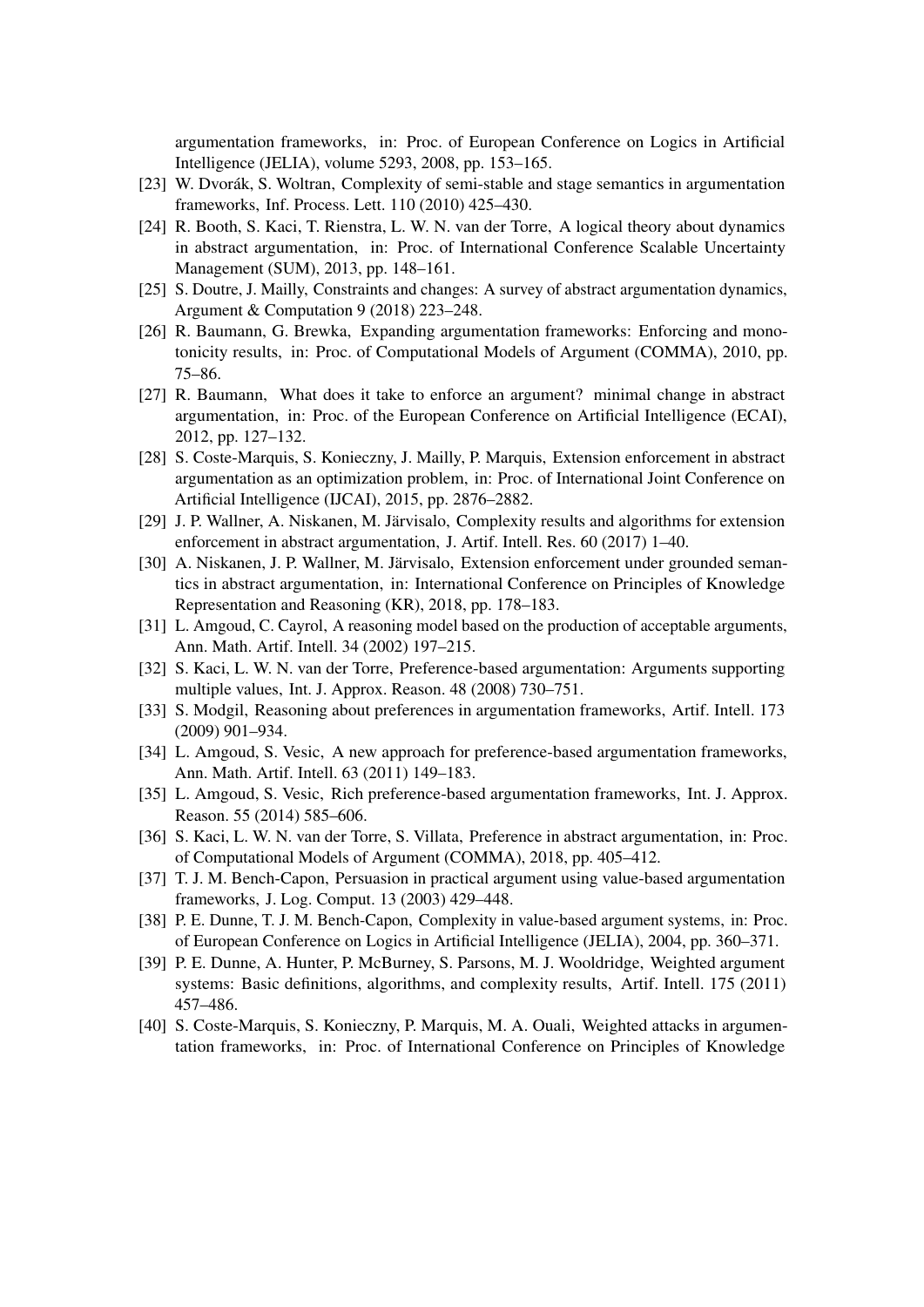Representation and Reasoning (KR), 2012.

- <span id="page-12-0"></span>[41] G. Alfano, S. Greco, F. Parisi, I. Trubitsyna, On the semantics of abstract argumentation frameworks: A logic programming approach, Theory Pract. Log. Program. 20 (2020) 703–718.
- <span id="page-12-1"></span>[42] G. Alfano, M. Calautti, S. Greco, F. Parisi, I. Trubitsyna, Explainable acceptance in probabilistic abstract argumentation: Complexity and approximation, in: Proc. of International Conference on Principles of Knowledge Representation and Reasoning (KR), 2020, pp. 33–43.
- <span id="page-12-2"></span>[43] G. Alfano, S. Greco, F. Parisi, On scaling the enumeration of the preferred extensions of abstract argumentation frameworks, in: Proc. of ACM Symposium on Applied Computing (SAC), 2019, pp. 1147–1153.
- <span id="page-12-3"></span>[44] G. Alfano, S. Greco, F. Parisi, G. I. Simari, G. R. Simari, Incremental computation for structured argumentation over dynamic delp knowledge bases, Artif. Intell. 300 (2021) 103553.
- <span id="page-12-4"></span>[45] G. Alfano, S. Greco, F. Parisi, I. Trubitsyna, Incomplete argumentation frameworks: Properties and complexity, in: Proc. of AAAI Conference on Artificial Intelligence (AAAI), 2022, p. (to appear).
- <span id="page-12-5"></span>[46] S. Greco, F. Parisi, Efficient computation of deterministic extensions for dynamic abstract argumentation frameworks, in: Proc. of European Conference on Artificial Intelligence (ECAI), 2016, pp. 1668–1669.
- <span id="page-12-6"></span>[47] S. Greco, F. Parisi, Incremental computation of deterministic extensions for dynamic argumentation frameworks, in: Proc. of European Conference on Logics in Artificial Intelligence (JELIA), 2016, pp. 288–304.
- <span id="page-12-7"></span>[48] G. Alfano, S. Greco, F. Parisi, Efficient computation of extensions for dynamic abstract argumentation frameworks: An incremental approach, in: Proc. of International Joint Conference on Artificial Intelligence (IJCAI), 2017, pp. 49–55.
- <span id="page-12-8"></span>[49] G. Alfano, S. Greco, F. Parisi, An efficient algorithm for skeptical preferred acceptance in dynamic argumentation frameworks, in: Proc. of International Joint Conference on Artificial Intelligence (IJCAI), 2019, pp. 18–24.
- <span id="page-12-9"></span>[50] G. Alfano, S. Greco, Incremental skeptical preferred acceptance in dynamic argumentation frameworks, IEEE Intell. Syst. 36 (2021) 6–12.
- <span id="page-12-10"></span>[51] G. Alfano, S. Greco, F. Parisi, Incremental computation in dynamic argumentation frameworks, IEEE Intelligent Systems (2021). doi:[10.1109/MIS.2021.3077292](http://dx.doi.org/10.1109/MIS.2021.3077292).
- <span id="page-12-11"></span>[52] G. Alfano, S. Greco, F. Parisi, Computing skeptical preferred acceptance in dynamic argumentation frameworks with recursive attack and support relations, in: Proc. of Computational Models of Argument (COMMA), 2020, pp. 67–78.
- <span id="page-12-12"></span>[53] G. Alfano, A. Cohen, S. Gottifredi, S. Greco, F. Parisi, G. R. Simari, Dynamics in abstract argumentation frameworks with recursive attack and support relations, in: Proc. of European Conference on Artificial Intelligence (ECAI), 2020, pp. 577–584.
- <span id="page-12-13"></span>[54] G. Alfano, S. Greco, F. Parisi, G. I. Simari, G. R. Simari, An incremental approach to structured argumentation over dynamic knowledge bases, in: Proc. of International Conference on Principles of Knowledge Representation and Reasoning (KR), 2018, pp. 78–87.
- <span id="page-12-14"></span>[55] G. Alfano, S. Greco, F. Parisi, G. I. Simari, G. R. Simari, Incremental computation of